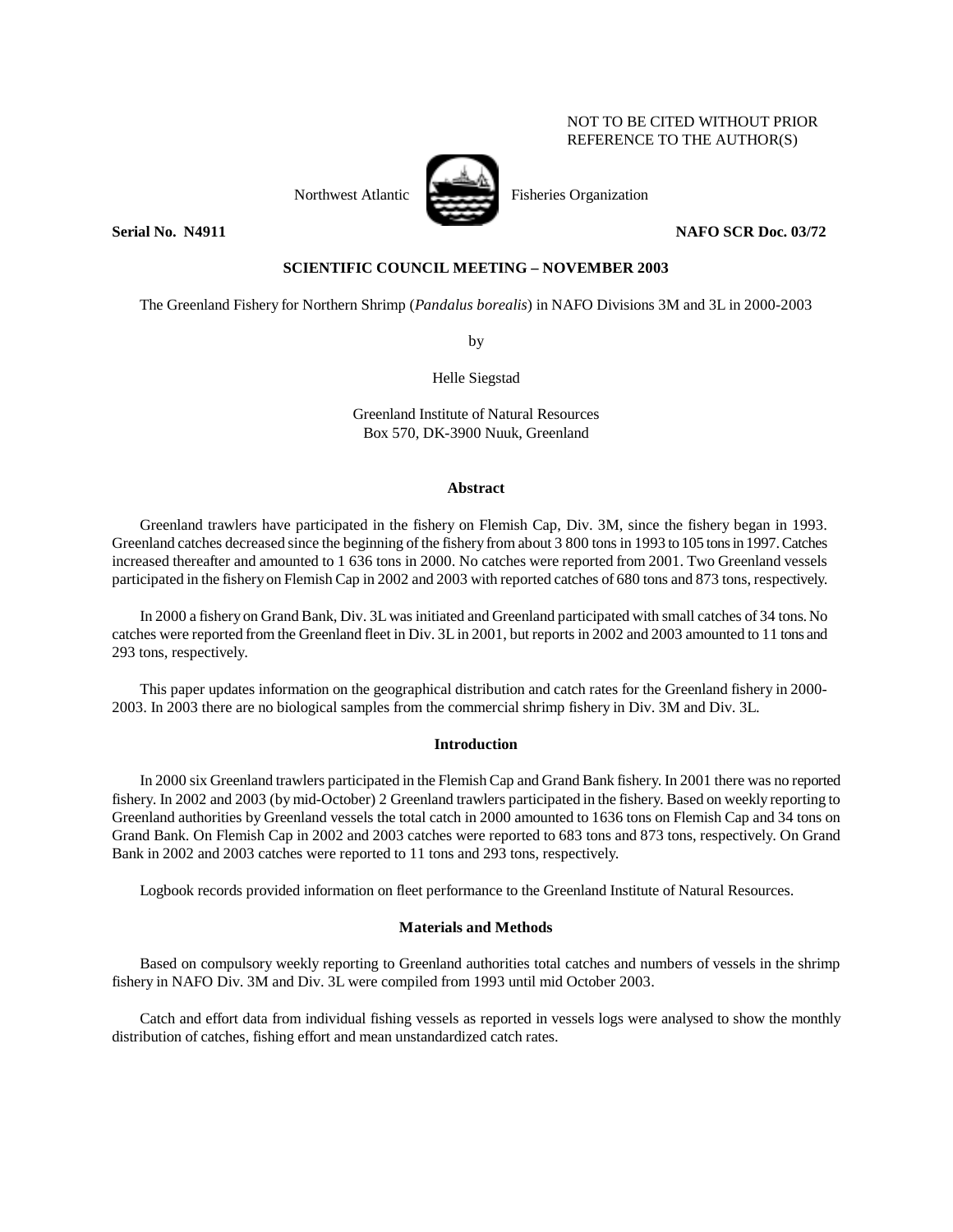## **Results**

### **Reported catches till October 2003**

 Nominal catches of shrimp and numbers of Greenland vessels participating in the Flemish Cap fishery from 1993 to 2003 (up to mid-October) are:

|                | 1993 | 1994 | 1995 | 1996 | 1997 | 1998 | 1999 | 2000 |    | 2002 |                       | 2003 |     |
|----------------|------|------|------|------|------|------|------|------|----|------|-----------------------|------|-----|
|                | 3M   | 3M   | 3M   | 3M   | 3M   | 3M   | 3M   | 3M   | 3L | 3M   | 3L                    | 3M   | 3L  |
| Catch (tons)   | 3778 | 2275 | 2400 | 107  | 105  | 853  | 576  | 1636 | 34 | 683  | $\lfloor 1^* \rfloor$ | 873  | 293 |
| No. of vessels |      |      |      |      | ∸    | ∸    |      | 0    | ∸  |      |                       |      |     |

\* no logbooks

# **Catch, effort and CPUE**

 Catch (tons), effort (hours) and catch rates in Div. 3M and Div. 3L divided in single trawl fishery (1) and twin trawl fishery (2) (effort in the twin trawl is corrected with a factor 2), as reported in vessel logs from 2000 to 2003 are:

| Year | Month       | April |     | May |      | June                     |      |                          | July | August                   |      | September |      | Total |
|------|-------------|-------|-----|-----|------|--------------------------|------|--------------------------|------|--------------------------|------|-----------|------|-------|
|      | Trawl       |       |     |     | $2*$ |                          | $2*$ |                          | $2*$ |                          | $2*$ |           | $2*$ | $1+2$ |
|      | $2000$ Tons | 15    | 130 | 18  | 369  | 2                        | 650  | ۰                        | 359  | 3                        | 51   | 2         | 67   | 1666  |
|      | Hours       | 99    | 644 | 93  | 1582 | 6                        | 1934 | $\overline{\phantom{a}}$ | 1184 | 41                       | 354  | 22        | 428  | 6387  |
|      | kg/hr       | 152   | 202 | 194 | 233  | 333                      | 336  | $\overline{\phantom{a}}$ | 303  | 73                       | 144  | 91        | 157  | 261   |
|      | 2002 Tons   |       |     | 14  | 246  | $\overline{\phantom{0}}$ | 388  |                          |      |                          |      |           |      | 648   |
|      | Hours       |       |     | 21  | 890  |                          | 1490 |                          |      |                          |      |           |      | 2401  |
|      | kg/hr       |       |     | 667 | 276  | $\overline{\phantom{a}}$ | 260  |                          |      |                          |      |           |      | 270   |
|      | 2003 Tons   |       |     |     |      |                          | 25   | $\overline{\phantom{0}}$ | 468  | $\overline{\phantom{0}}$ | 318  |           |      | 811   |
|      | Hours       |       |     |     |      |                          | 58   | ٠                        | 1330 | ۰                        | 990  |           |      | 2378  |
|      | kg/hr       |       |     |     |      |                          | 431  | ٠                        | 352  | -                        | 321  |           |      | 341   |

 $2*$  Effort in dobbelttrawl is corrected with a factor 2

**3L**

| Year | Month     |   | April | May  | June | July |      |   | August | Total |
|------|-----------|---|-------|------|------|------|------|---|--------|-------|
|      | Trawl     |   | $2*$  | $2*$ | $2*$ |      | $2*$ |   | $2^*$  | $1+2$ |
|      | 2000 Tons |   | 6     |      | -    |      | 28   | ٠ | -      | 34    |
|      | Hours     |   |       |      |      |      | 27   |   |        | 27    |
|      | kg/hr     | ۰ | 2000  |      | ٠    |      | 1037 | ۰ |        | 1259  |
|      | 2003 Tons |   |       |      |      | 256  | 31   |   |        | 287   |
|      | Hours     |   |       |      |      | 111  | 14   |   |        | 125   |
|      | kg/hr     |   |       |      |      | 2306 | 2214 |   |        | 2296  |

2\* Effort in dobbelttrawl is corrected with a factor 2

 Annual catch and unstandardized catch rates (effort in twin trawl corrected with a factor 2) from the Flemish Cap fishery in the period from 1993 to 2003 are showed in Fig. 1. Overall catch rates decreased from 1993 until 1997, but increased again to record high value 2003.

#### **Shrimp Discard and By-catches**

 Total shrimp discard in NAFO Div. 3M is reported in logbooks to 8 tons and 7 tons in 2002 and 2003, respectively, or less than 2% of the total shrimp catches. In NAFO Div. 3L in 2003 shrimp discard is reported to 1.2 tons or 0.4% of the shrimp catches.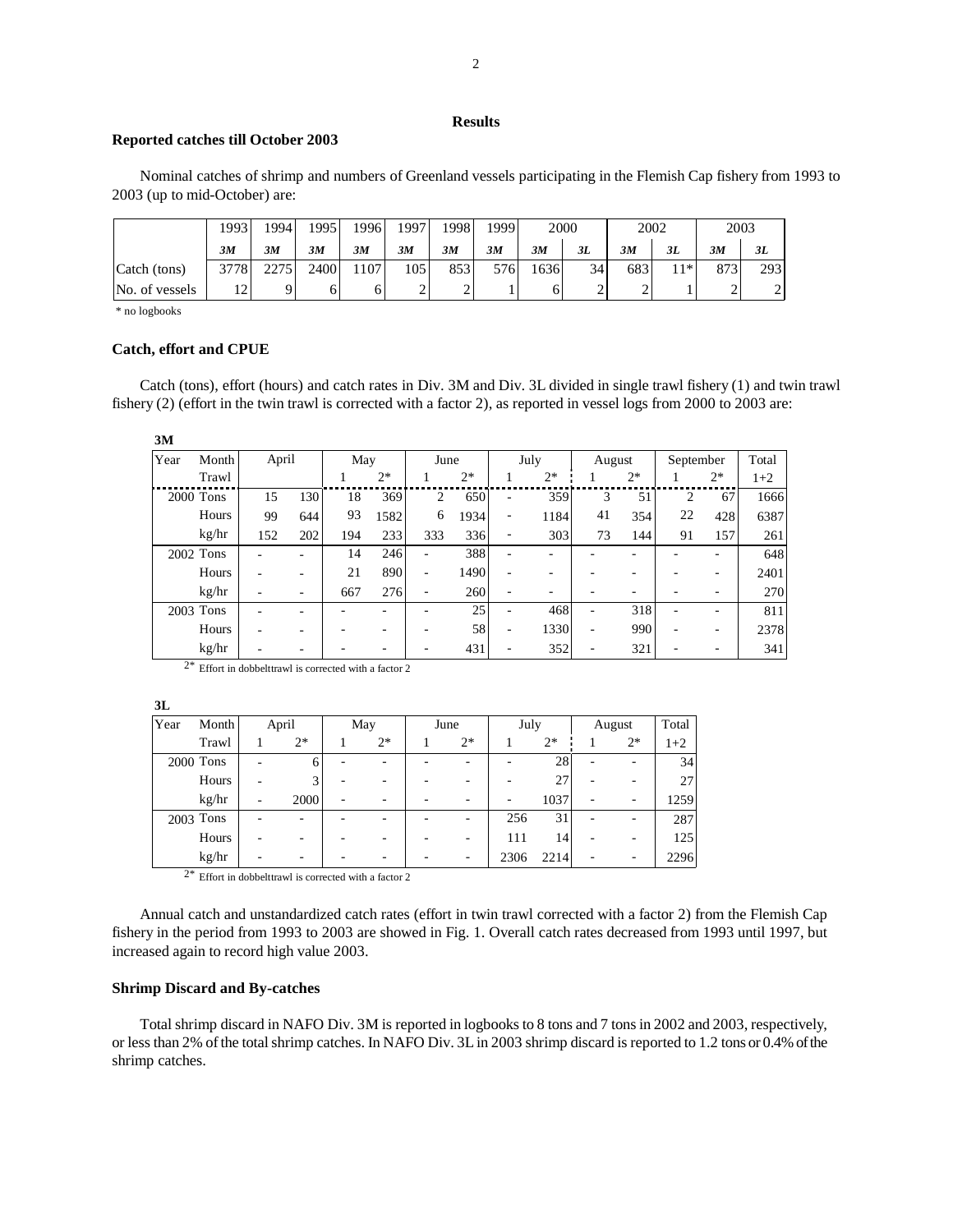| Year                 |    | Area   Month | Catch  | Redfish | Other fish | Shrimp | <b>B</b> ycatch | %bycatch | %shrimpd |
|----------------------|----|--------------|--------|---------|------------|--------|-----------------|----------|----------|
|                      |    |              |        |         |            | dicard | total           |          | iscard   |
| $2002$ <sub>3M</sub> |    | 5            | 259919 | 3110    | 1625       | 2830   | 4735            | 1,82     | 1,09     |
| $2002$ <sub>3M</sub> |    | 6            | 388156 | 6195    | 3165       | 5646   | 9360            | 2,41     | 1,45     |
| 3M total 2002        |    |              | 648075 | 9305    | 4790       | 8476   | 14095           | 2,17     | 1,31     |
| 3L total 2003        | 3L | 7            | 286700 | 605     | 680        | 1212   | 1285            | 0,45     | 0.42     |
| $2003$ 3M            |    | 6            | 24626  | 440     | 125        | 190    | 565             | 2,29     | 0,77     |
| 2003                 | 3M | 7            | 468348 | 4105    | 1915       | 3597   | 6020            | 1,29     | 0,77     |
| $2003$ 3M            |    | 8            | 318445 | 4775    | 1475       | 3150   | 6250            | 1.96     | 0.99     |
| 3M total 2003        |    |              | 811419 | 9320    | 3515       | 6937   | 12835           | 1,58     | 0.85     |

The information on by-catches is recorded as redfish and other fin-fish. Information from logbooks on shrimp catch, by-catch (redfish and others finfish), shrimp discard by area, month and year is:

In 3M total by-catch in 2002 and 2003 is reported to a level around 2% of total shrimp catches. In 2003 the by-catch in 3L is reported to less than 0.5% of total shrimp catches.

#### **Geographical distribution of the fishery**

Figures 2 and 3 show the geographical distribution of total catches in 2002 and 2003, respectively, as recorded in vessel logs. In 2002 and 2003 the fishery was concentrated at the northern and northeastern part of the Flemish Cap, as in earlier years.

#### **Length Distributions**

 The total (unweighted) length distribution by sex in Greenland catches at Flemish Cap is showed in Fig. 4. In June 2002 6 samples (1 300 animals) were collected by observers at a total weight of 9.89 kilo representing 21 tons catch. The size compositions in 2002 showed representation of small males with a modal Cp. length of 19 mm, and a female mode on Cp. length of 25.0 mm.

#### **Conclusions**

Greenland catches in Flemish Cap, NAFO Div. 3M decreased from about 3 800 tons in 1993 to 105 tons in 1997. Catches increased thereafter and amounted to 1 636 tons in 2000. No fishery was conducted in 2001 by the Greenland fleet, but in 2002 and 2003 reported catches were 683 tons and 873 tons, respectively. Number of vessels that participated in the fishery decreased to only one in 1999, but increased again in 2000 to 6 vessels. Only 2 vessels participated the fishery in 2002 and 2003. Unstandardized catch rates have been increasing since 1999, and reached record high value in 2003.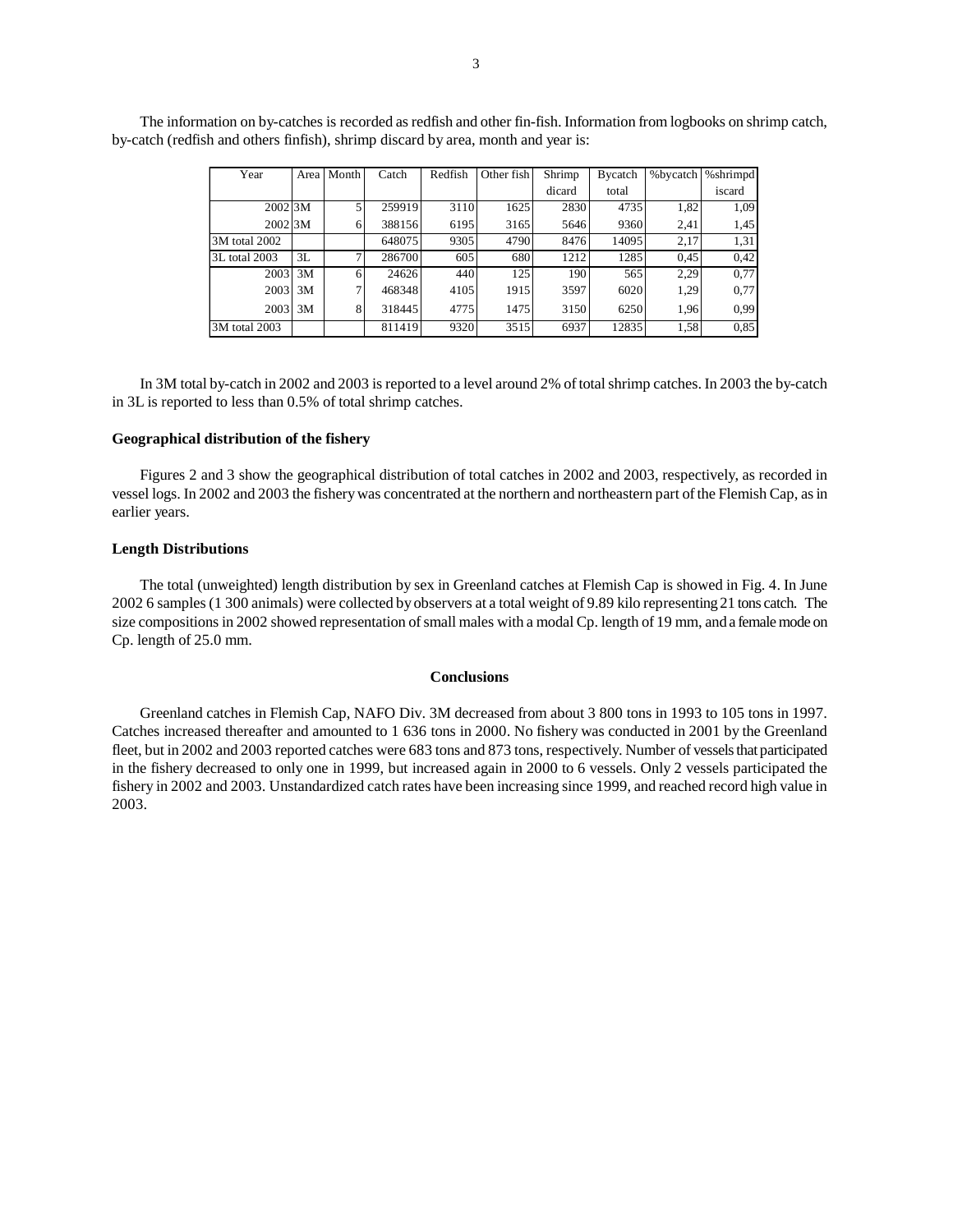

Fig. 1. Total catch (tons) and CPUE (unstandardized kg/hour) from 1993-2003 (twin trawl is corrected with a factor 2).



Fig. 2. Geographical distribution of shrimp catches in 2002 on Flemish Cap (tons by statistical unit).